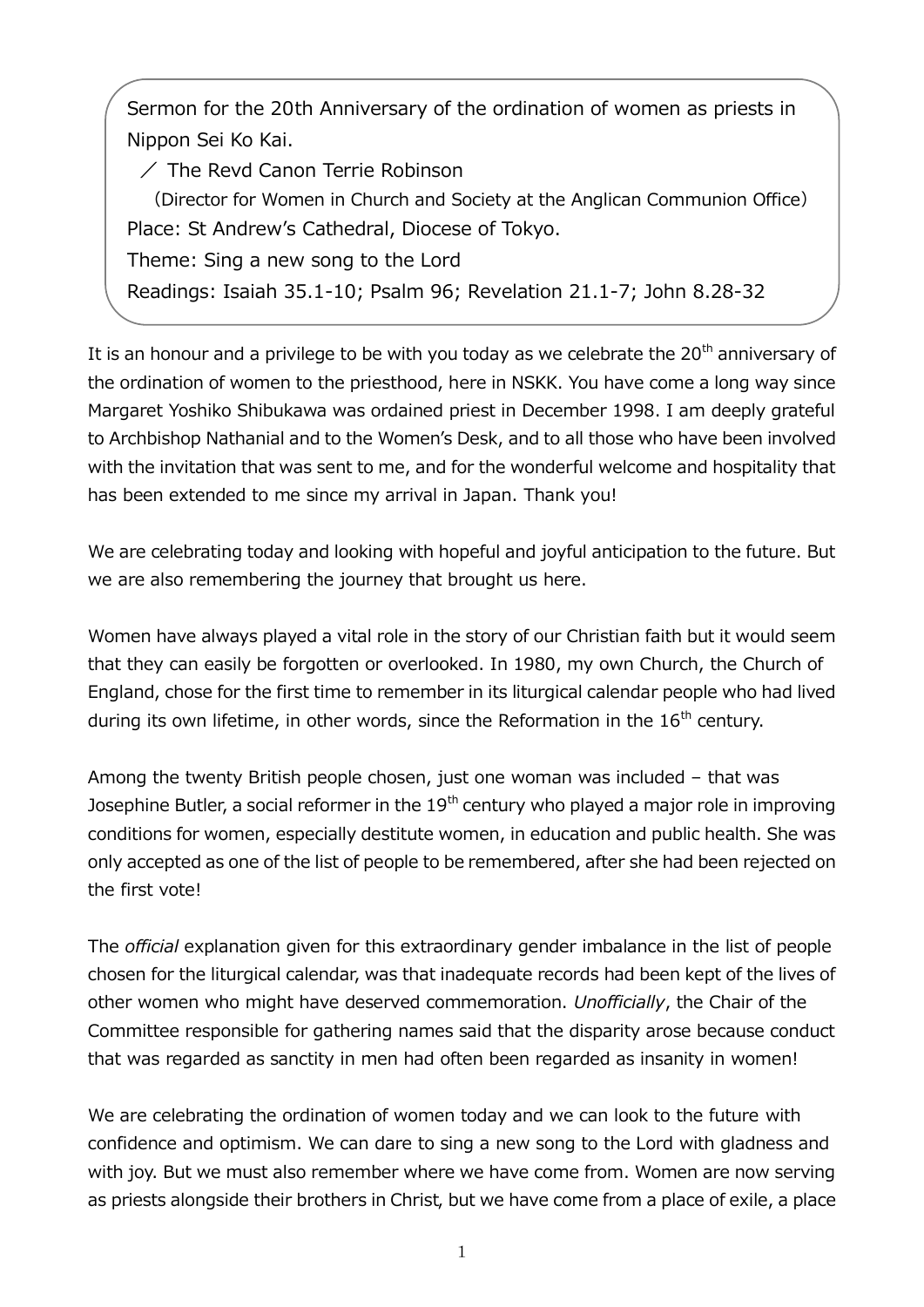where we were not permitted to serve God fully as witnesses, as vessels of Christ for the world.

The women priests who are here today are the pioneers; they are women who have broken new ground. I hope sincerely that future generations of priests will remember them and will remember their stories. I hope that they, and we, will remember that we were once outsiders, that we have come from a place of exile, because this will help us to understand the experience of any individual who is classed by others as an 'outsider'. This will help us to stand in solidarity with any community in our world that is pushed to the margins.

The story of God's people is a story of exile. It's a story of people singing their song in a strange land, of people longing to return to their homeland and yearning for a time of joy and gladness when there is no more sorrow and sighing. This is part of our DNA; it is part of who we are.

Our text from the prophet Isaiah today is an announcement to a people in exile in Babylon, people who had been forcibly deported from the ancient kingdom of Judah after the destruction of Jerusalem. The prophet's announcement is full of hope and encouragement: the wilderness and the dry land shall be glad, the desert shall rejoice and blossom, and blossom abundantly. 'Be strong', says the prophet. 'Do not fear.'

'Do not fear!' We have come from a place of exile, but we still hear those words echoing through the Scriptures and across the centuries. 'Do not fear!' - this was Gabriel's greeting to a bewildered Mary, before her life was changed forever. It was also the angel's message to the grieving women at the empty tomb, before they hurried away to become the first evangelists: 'Do not fear … Go quickly and tell''.

In all our Churches around the Anglican Communion, changes in practice, including steps towards women's ordination, have often been accompanied by anxiety and fear. When the Holy Spirit comes nudging and prodding us, it can be painful.

During my years as Director for Women in Church & Society at the Anglican Communion Office, it has been my experience that the topic of gender justice often leads to feelings of fear, or even of threat, because any work towards gender justice has the potential for radical transformation. Whenever the status quo is challenged, people are fearful of loss. They might feel that 'we will lose everything that we believed in'. The way to a new way of thinking and living can feel profoundly unfamiliar, threatening and dislocating.

As Christians, we know that deep human transformation requires a willingness to be vulnerable, to let go of old certainties so that we are able to grasp what is new and full of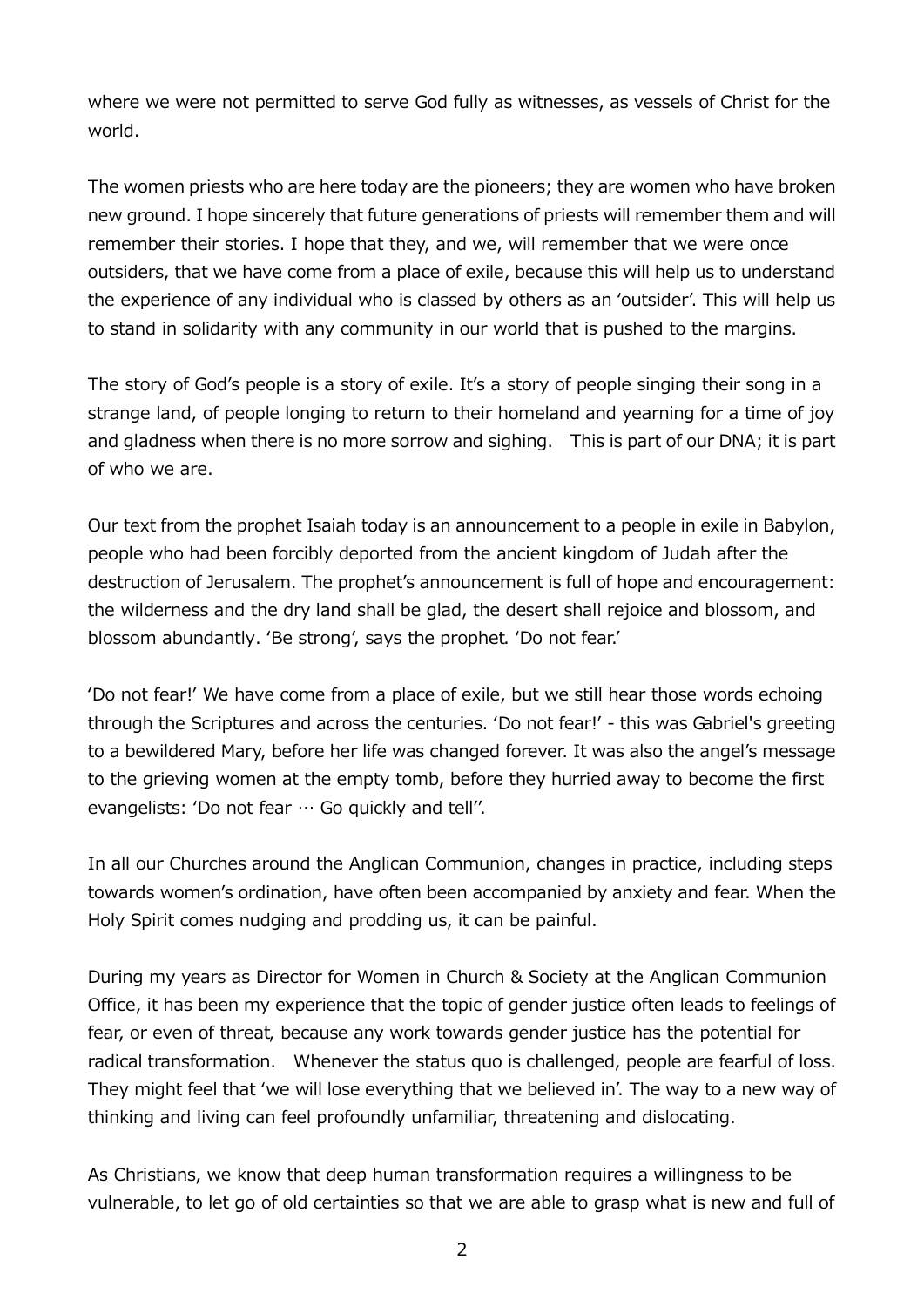## possibility.

You may know the story of the small child who was playing on a beach, collecting shells. There were shells everywhere, and the little boy picked up as many as he could and in the end both his hands were full. Then he saw that the sea had washed up a starfish, a beautiful extraordinary starfish. The little boy wanted to pick up the starfish but both his hands were full of shells. He looked round at his father with a look almost of grief on his face. He so wanted to pick up the beautiful, extraordinary starfish, but his hands were full of shells and he didn't want to let them go...

Sometimes we need to let go of old ways of thinking and behaving - ways which have trapped us in culturally accepted patterns of domination and subordination - so that we are free to discover and grasp 'the truth that shall make us free'. We will be free people when we are liberated from all the mythologies and distorted theologies around power that keep us locked into our anxieties and ambitions. We will be free people when we root our lives in the generous, reconciling, humanising and empowering love of God.

Sarah Bachelard, who is a priest and theologian in the Anglican Church of Australia, has asked the question, 'What can we do when this work of transformation is refused and resisted?'.

She says, 'The temptation is to become either cynical and withdrawn or anxious and ever more frenzied in our activism. When the need is so urgent – women and children trafficked daily into slavery; gender-based violence in epidemic proportions; women disproportionately affected by climate change, unjust legal, trade and macroeconomic frameworks, and profoundly discriminated against economically and in access to decision making ... – then despair or anxiety are natural reactions. Yet, to paraphrase Jesus, we believe that "it shall not be so among us". The deep work of justice and reconciliation in which we are invited to participate, is God's work. We are called to yield ourselves to whole-hearted, intelligent and costly participation in this work, but without anxiety or frenzy. We are to be prophetic but not reactive, our fierce love growing in the soil of prayer, listening, and discernment.'

'Do not fear!'. Our Christian faith teaches us that God loves everything God has made, and that we are, each one, equally made in the image of God. Jesus never hesitated to work with women, or to empower them as agents of his Gospel. Jesus went to the places where women were. He met the Samaritan woman and conversed with her at a well, the place where women gathered. After their encounter, the Samaritan woman ran back to her village as an evangelist, 'Come and see, come and see, I think this may be the Messiah'. And they did come and see!